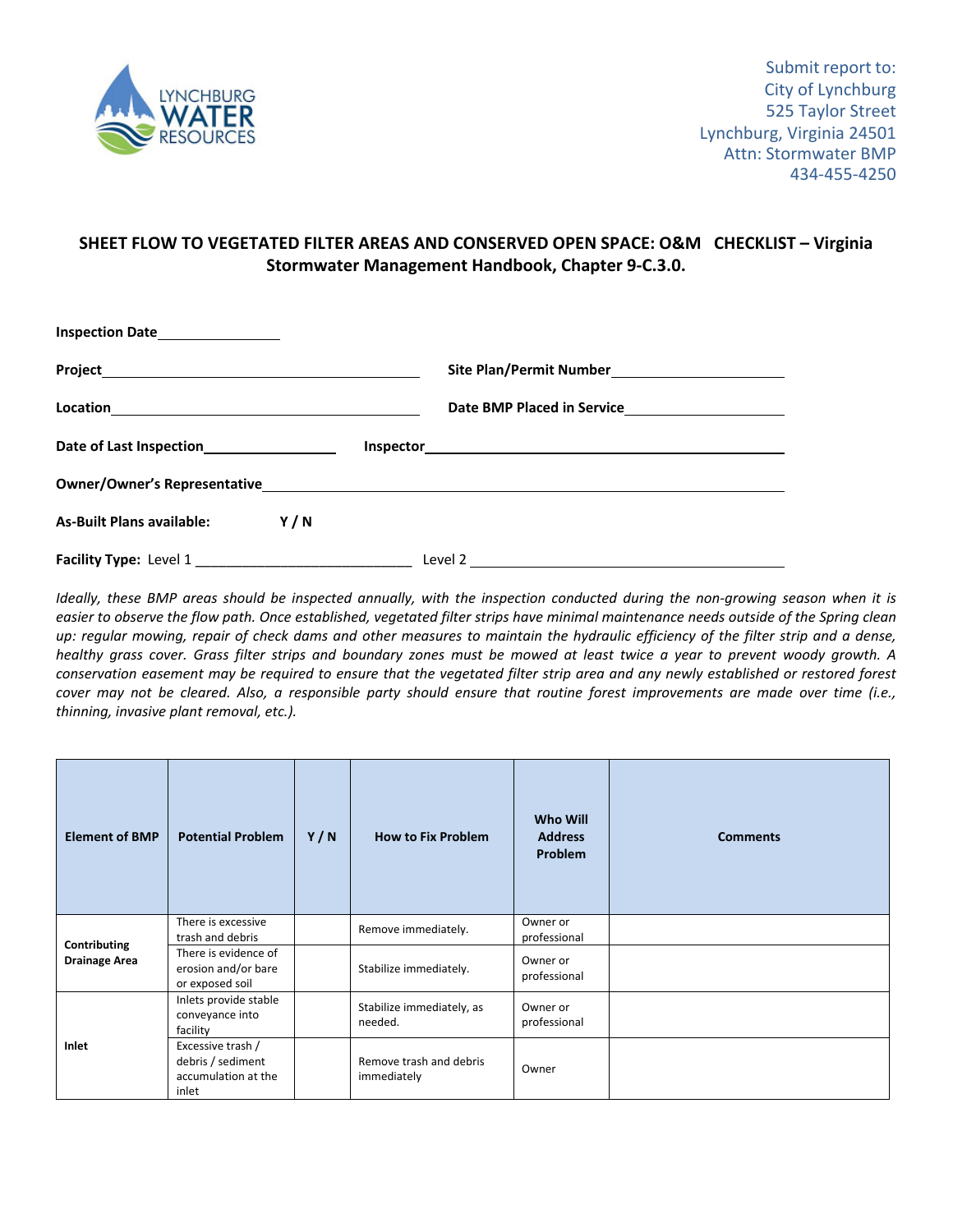| <b>Element of BMP</b>   | <b>Potential Problem</b>                                                                                                       | Y/N | <b>How to Fix Problem</b>                                                                                                                                                         | <b>Who Will</b><br><b>Address</b><br>Problem | <b>Comments</b> |
|-------------------------|--------------------------------------------------------------------------------------------------------------------------------|-----|-----------------------------------------------------------------------------------------------------------------------------------------------------------------------------------|----------------------------------------------|-----------------|
|                         | Evidence of erosion<br>at / around the inlet                                                                                   |     | Correct the source problem<br>and stabilize immediately                                                                                                                           | Owner or<br>professional                     |                 |
|                         | Scour and erosion<br>are present within<br>the vegetated filter<br>area                                                        |     | Sediments are to be cleaned<br>out of Level Spreader<br>forebays and flow splitters                                                                                               | Owner or<br>professional                     |                 |
| Channel                 | Debris and sediment<br>build-up is present at<br>the top of the<br>vegetated filter area                                       |     | Check conveyance(s) to the<br>filter area for trouble spots<br>and correct any problems<br>immediately. Manually<br>remove the deposited<br>sediment.                             | Owner or<br>professional                     |                 |
| <b>Gravel Diaphragm</b> | Foot or vehicular<br>traffic is<br>compromising the<br>gravel diaphragm.                                                       |     | Block foot and vehicular<br>traffic. Re-stabilize the area<br>immediately.                                                                                                        | Professional                                 |                 |
| Level Spreader          | The level spreader is<br>performing properly.<br>Flows are not<br>concentrating on the<br>down-gradient side<br>of the element |     | Search the spreader for<br>chips, cracks, or any other<br>fundamental compromise of<br>the structure. Repair<br>immediately.                                                      | Professional                                 |                 |
|                         | There is excessive<br>landscape waste and<br>yard clippings                                                                    |     | Remove immediately.                                                                                                                                                               | Owner or<br>professional                     |                 |
| Vegetation              | Vegetative density is<br>less than 90% cover<br>in the boundary zone<br>or grass filter                                        |     | Reseed and fertilize (if<br>necessary) the exposed soil                                                                                                                           | Owner or<br>professional                     |                 |
|                         | The plant<br>composition is<br>consistent with the<br>approved plans                                                           |     | Make a judgment regarding<br>whether plants need to be<br>replaced, and replace if<br>necessary                                                                                   | Professional                                 |                 |
|                         | Invasive species or<br>weeds are present                                                                                       |     | Correctly destroy and/or<br>remove the invasive species;<br>make a judgment regarding<br>whether other weeds need<br>to be removed, and remove<br>if necessary                    | Owner or<br>professional                     |                 |
|                         | There is troublesome<br>pest infestation                                                                                       |     | Use integrated pest<br>management (IPM)<br>techniques to minimize the<br>use of pesticides and<br>herbicides. Minimize use of<br>organic (not chemical)<br>fertilizer, as needed. | Owner or<br>professional                     |                 |
|                         | There is dead<br>vegetation and/or<br>exposed soil                                                                             |     | Reseed or replace dead<br>vegetation on exposed soil<br>areas                                                                                                                     | Owner or<br>professional                     |                 |
| <b>Overflow Area</b>    | Flows through the<br>filter area short-<br>circuit the overflow<br>control section                                             |     | Check that the structure is<br>not clogged. If so, manually<br>clean out debris<br>immediately.                                                                                   | Owner or<br>professional                     |                 |